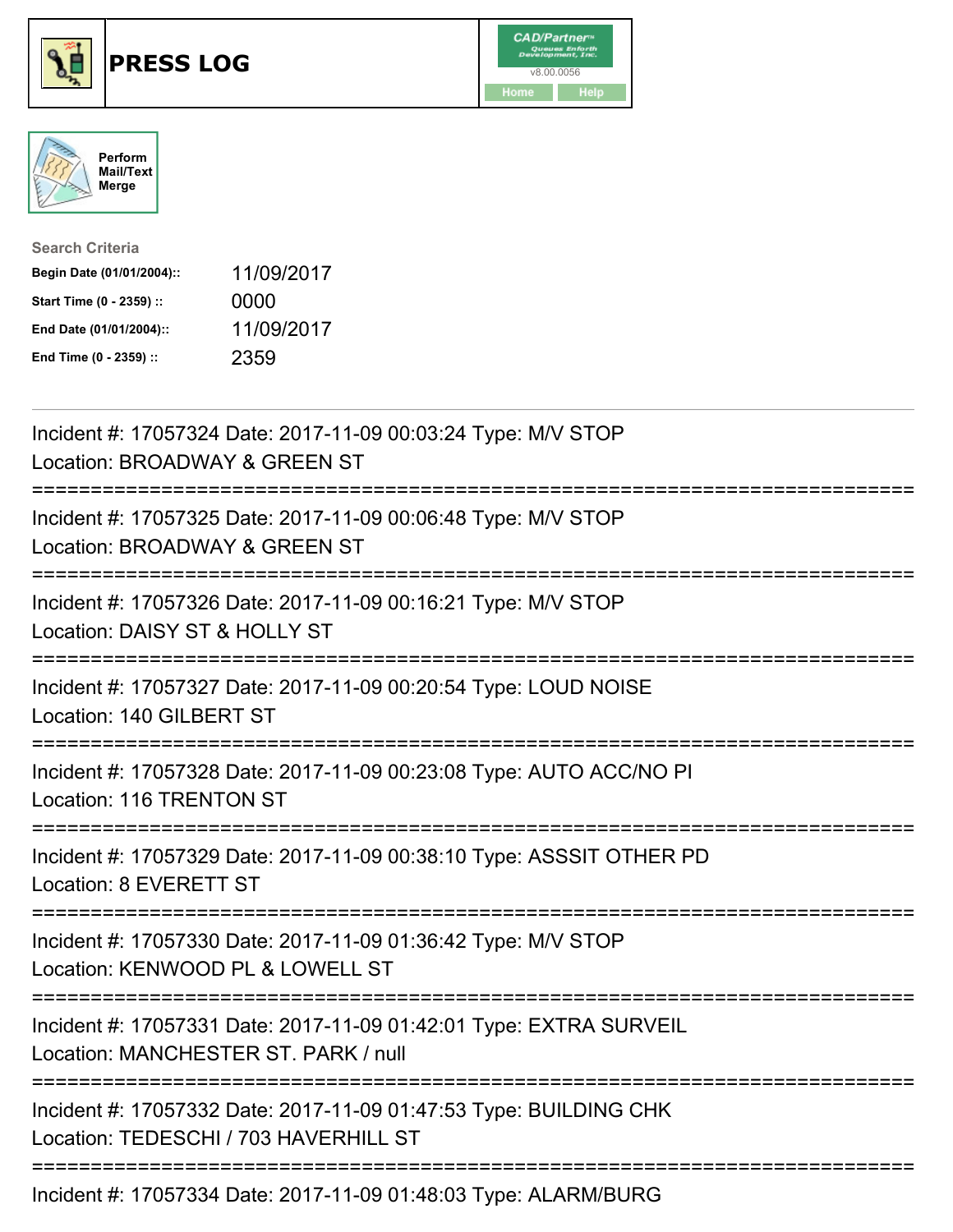| Location: FRANK AUTO REPAIR / 26 WENDELL ST                                                                                          |
|--------------------------------------------------------------------------------------------------------------------------------------|
| Incident #: 17057335 Date: 2017-11-09 01:48:05 Type: ALARM/BURG<br>Location: LOAN USA / 92 BROADWAY                                  |
| :=====================<br>Incident #: 17057333 Date: 2017-11-09 01:48:30 Type: M/V STOP<br>Location: BROADWAY & GREEN ST             |
| Incident #: 17057336 Date: 2017-11-09 01:55:38 Type: M/V STOP<br>Location: COLFAX AV & TOWER HILL ST                                 |
| ;====================<br>Incident #: 17057338 Date: 2017-11-09 01:56:37 Type: ALARM/BURG<br>Location: ROLLINS SCHOOL / 451 HOWARD ST |
| Incident #: 17057337 Date: 2017-11-09 02:01:06 Type: M/V STOP<br>Location: CROSS ST & MANCHESTER ST                                  |
| ===================<br>Incident #: 17057339 Date: 2017-11-09 02:03:23 Type: M/V STOP<br>Location: FRANKLIN ST & HAVERHILL ST         |
| Incident #: 17057340 Date: 2017-11-09 02:06:03 Type: M/V STOP<br>Location: MANCHESTER ST & WEST ST                                   |
| Incident #: 17057341 Date: 2017-11-09 02:10:47 Type: M/V STOP<br><b>Location: FRANKLIN ST</b>                                        |
| Incident #: 17057342 Date: 2017-11-09 02:30:44 Type: STOL/MV/PAS<br>Location: 235 ANDOVER ST                                         |
| Incident #: 17057343 Date: 2017-11-09 02:32:25 Type: M/V STOP<br>Location: AMESBURY ST & COMMON ST                                   |
| Incident #: 17057345 Date: 2017-11-09 02:51:30 Type: ALARMS<br>Location: FLORES RESD. / 86 LEXINGTON ST                              |
| Incident #: 17057344 Date: 2017-11-09 02:54:07 Type: M/V STOP<br>Location: 83 E HAVERHILL ST                                         |
| Incident #: 17057346 Date: 2017-11-09 02:58:47 Type: M/V STOP<br>Location: HAWLEY ST & S BROADWAY                                    |
| Incident #: 17057347 Date: 2017-11-09 03:06:11 Type: EXTRA SURVEIL                                                                   |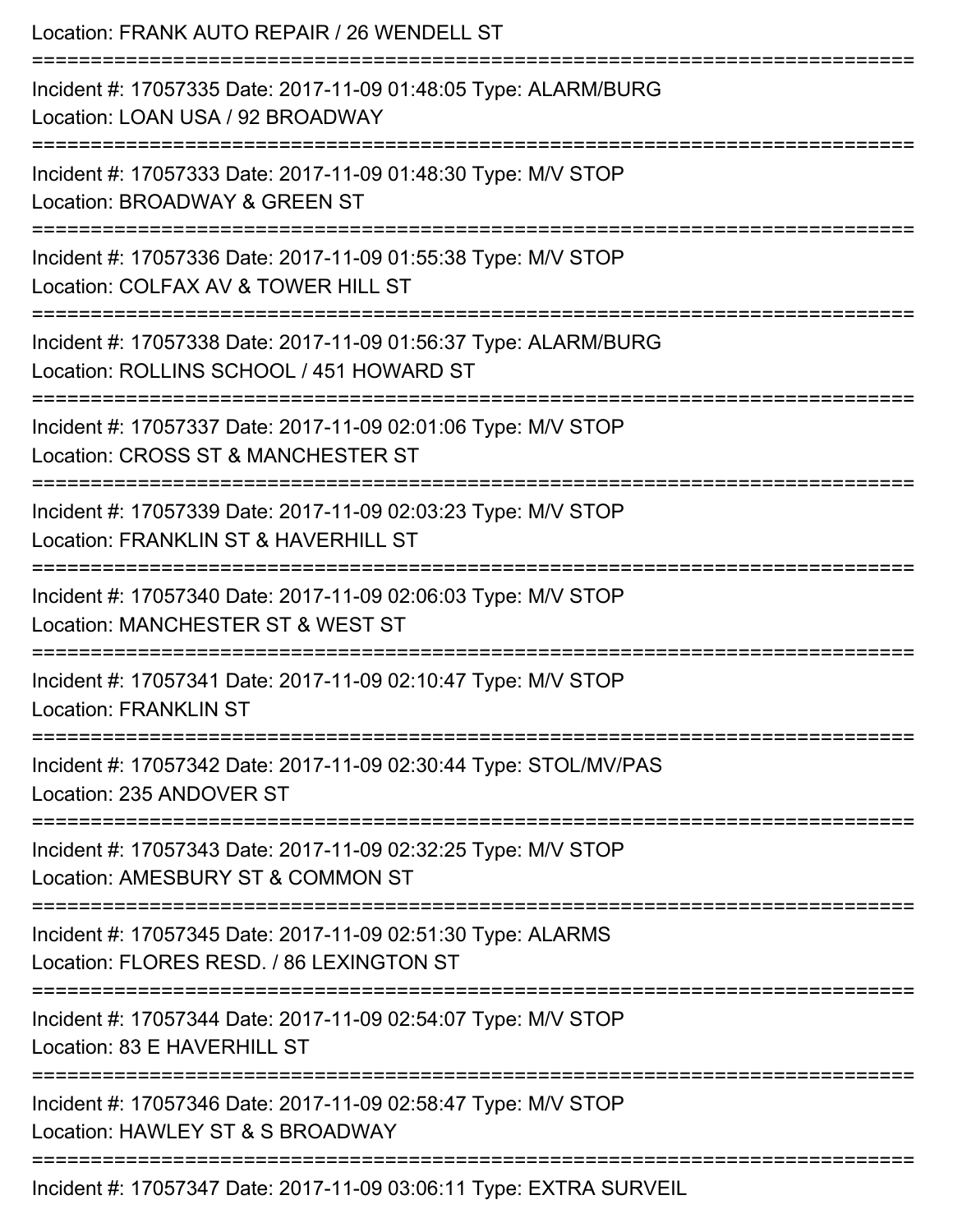| Incident #: 17057348 Date: 2017-11-09 03:09:19 Type: ALARM/BURG<br>Location: ST PATRICKS SCHOOL / 101 PARKER ST    |
|--------------------------------------------------------------------------------------------------------------------|
| Incident #: 17057349 Date: 2017-11-09 03:10:48 Type: ALARM/BURG<br>Location: CRC HEALTH HABITAT / 10 EMBANKMENT RD |
| Incident #: 17057350 Date: 2017-11-09 03:15:55 Type: NOISE ORD<br>Location: 53 BERKELEY ST                         |
| Incident #: 17057351 Date: 2017-11-09 03:19:32 Type: M/V STOP<br>Location: S BROADWAY & SALEM ST                   |
| Incident #: 17057352 Date: 2017-11-09 03:32:13 Type: M/V STOP<br>Location: S UNION ST & SALEM ST                   |
| Incident #: 17057353 Date: 2017-11-09 03:33:37 Type: WARRANT SERVE<br>Location: 235 JACKSON ST FL 1                |
| Incident #: 17057354 Date: 2017-11-09 04:34:46 Type: NOISE ORD<br>Location: 333 HOWARD ST                          |
| Incident #: 17057355 Date: 2017-11-09 04:56:29 Type: ALARM/BURG<br>Location: HIGH QUALITY AUTO SHOP / 39 WINTER ST |
| Incident #: 17057356 Date: 2017-11-09 05:13:32 Type: CRUISER MAINT<br>Location: COMMON ST & LAWRENCE ST            |
| Incident #: 17057357 Date: 2017-11-09 05:53:31 Type: M/V STOP<br><b>Location: SUMMER ST &amp; UNION ST</b>         |
| Incident #: 17057358 Date: 2017-11-09 06:08:26 Type: FIGHT<br>Location: 86 S BROADWAY #26 FL 3                     |
| Incident #: 17057359 Date: 2017-11-09 06:25:19 Type: ALARM/BURG<br>Location: DOCTORS CENTER / 100 AMESBURY ST      |
| Incident #: 17057360 Date: 2017-11-09 06:37:32 Type: WARRANT SERVE<br>Location: 594 HAVERHILL ST FL 1              |
| Incident #: 17057361 Date: 2017-11-09 06:45:48 Type: M/V STOP                                                      |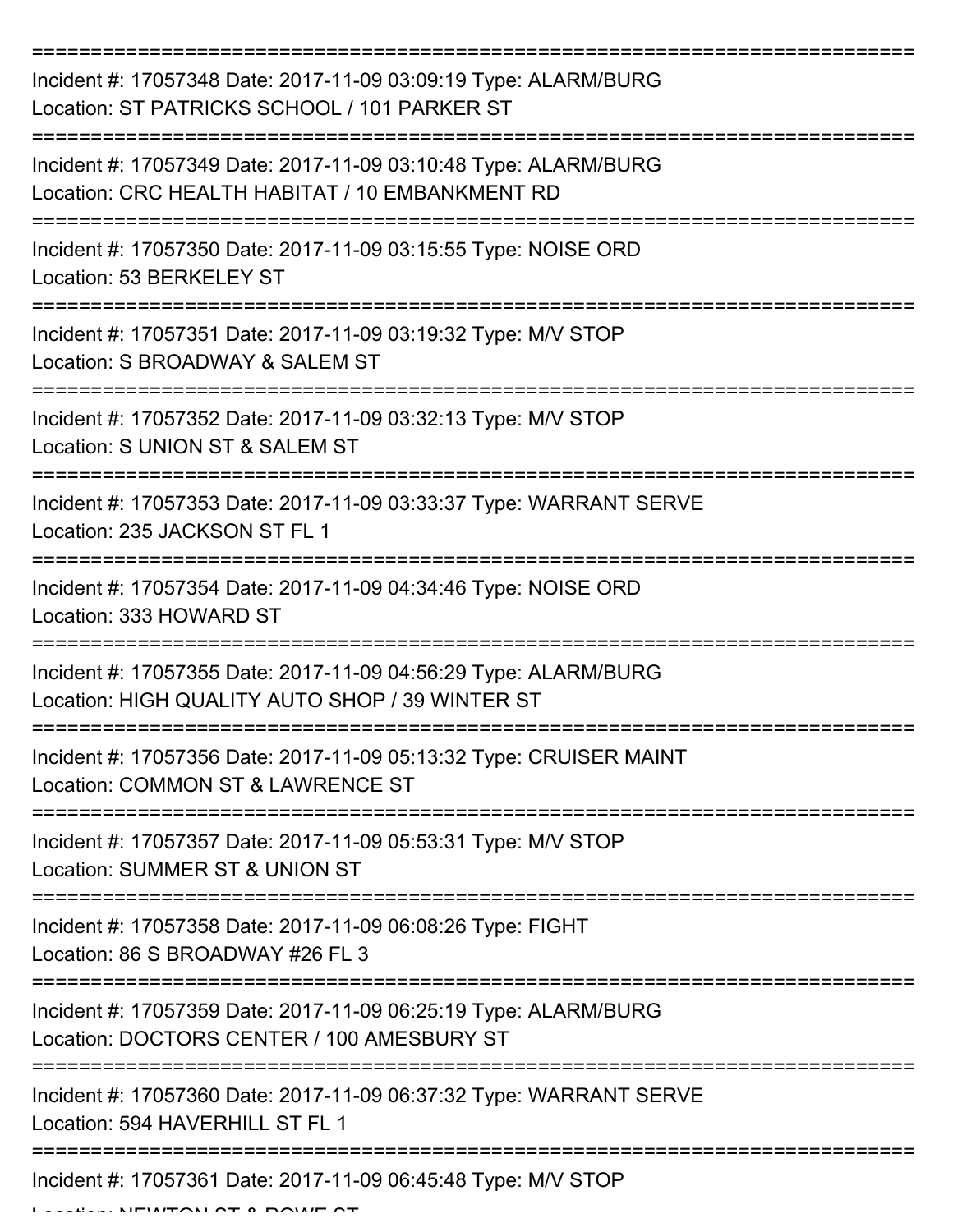| Incident #: 17057362 Date: 2017-11-09 07:18:52 Type: CLOSE STREET<br>Location: CUTLER ST & DURSO AV                       |
|---------------------------------------------------------------------------------------------------------------------------|
| Incident #: 17057363 Date: 2017-11-09 07:26:12 Type: PARK & WALK<br>Location: 205 BROADWAY                                |
| Incident #: 17057364 Date: 2017-11-09 07:28:43 Type: M/V STOP<br>Location: MAY & MANCHESTER                               |
| Incident #: 17057365 Date: 2017-11-09 07:32:15 Type: M/V STOP<br>Location: CARVER ST & SALEM ST                           |
| Incident #: 17057367 Date: 2017-11-09 07:45:53 Type: GENERAL SERV<br>Location: 56 PHILLIPS ST FL 3                        |
| :=================<br>Incident #: 17057366 Date: 2017-11-09 07:45:54 Type: M/V STOP<br>Location: KINGSTON ST & S BROADWAY |
| Incident #: 17057368 Date: 2017-11-09 07:50:33 Type: MAN DOWN<br>Location: 132 WALNUT ST                                  |
| Incident #: 17057369 Date: 2017-11-09 07:50:46 Type: M/V STOP<br>Location: CROSS ST & MANCHESTER ST                       |
| Incident #: 17057370 Date: 2017-11-09 07:55:58 Type: CK WELL BEING<br><b>Location: MARSTON</b>                            |
| Incident #: 17057371 Date: 2017-11-09 08:00:11 Type: M/V STOP<br>Location: BROADWAY & MANCHESTER ST                       |
| Incident #: 17057372 Date: 2017-11-09 08:01:49 Type: 209A/SERVE<br>Location: 90 LOWELL ST                                 |
| Incident #: 17057373 Date: 2017-11-09 08:02:38 Type: 209A/SERVE<br>Location: 90 LOWELL ST                                 |
| Incident #: 17057374 Date: 2017-11-09 08:03:26 Type: 209A/SERVE<br>Location: 25 BAILEY ST                                 |
| Incident #: 17057375 Date: 2017-11-09 08:04:38 Type: STOL/MV/PAS                                                          |

Location: 4 LINIIONI CT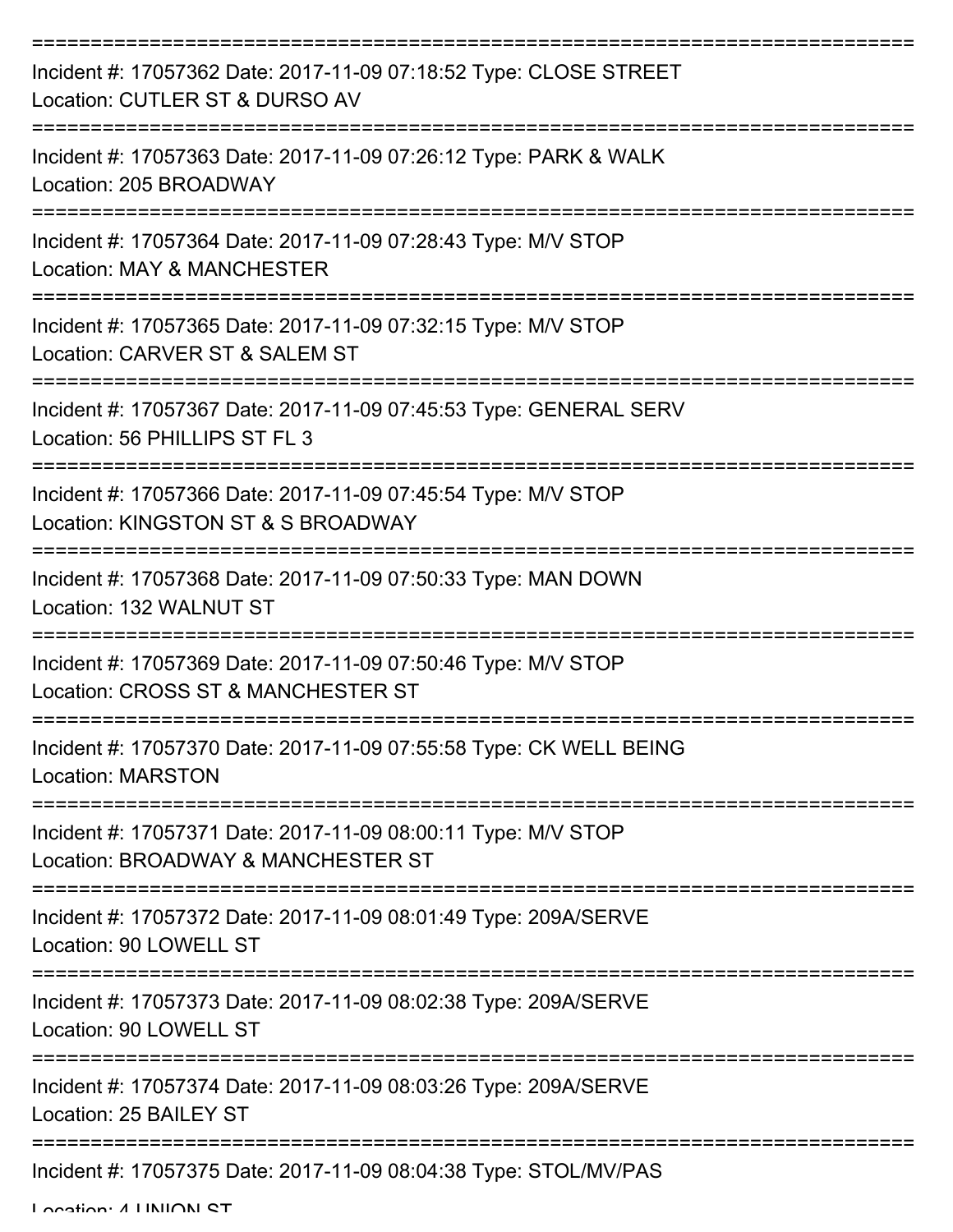| Incident #: 17057376 Date: 2017-11-09 08:05:11 Type: 209A/SERVE<br><b>Location: 11 TENNEY ST</b>                            |
|-----------------------------------------------------------------------------------------------------------------------------|
| Incident #: 17057377 Date: 2017-11-09 08:06:22 Type: 209A/SERVE<br>Location: 192 OSGOOD ST                                  |
| Incident #: 17057378 Date: 2017-11-09 08:07:13 Type: 209A/SERVE<br>Location: 9 GALE ST                                      |
| Incident #: 17057379 Date: 2017-11-09 08:08:01 Type: 209A/SERVE<br>Location: 90 LOWELL ST                                   |
| Incident #: 17057380 Date: 2017-11-09 08:08:36 Type: 209A/SERVE<br>Location: 479 S BROADWAY                                 |
| Incident #: 17057381 Date: 2017-11-09 08:09:25 Type: 209A/SERVE<br>Location: 479 S. BROADWAY                                |
| Incident #: 17057384 Date: 2017-11-09 08:10:45 Type: 209A/SERVE<br>Location: 90 LOWELL ST                                   |
| Incident #: 17057382 Date: 2017-11-09 08:13:50 Type: ALARM/BURG<br>Location: RESD; EDWARD DUPUIS / 20 MONMOUTH ST           |
| =================<br>Incident #: 17057383 Date: 2017-11-09 08:16:43 Type: INVESTIGATION<br>Location: 264 E HAVERHILL ST #16 |
| Incident #: 17057385 Date: 2017-11-09 08:20:09 Type: 209A/SERVE<br>Location: 24 HILLTOP AV                                  |
| Incident #: 17057386 Date: 2017-11-09 08:22:10 Type: 209A/SERVE<br>Location: 18 BEACON ST                                   |
| Incident #: 17057387 Date: 2017-11-09 08:23:22 Type: 209A/SERVE<br>Location: 9 EASTON ST                                    |
| Incident #: 17057388 Date: 2017-11-09 08:24:33 Type: 209A/SERVE<br><b>Location: 9 EASTON ST</b>                             |
| Incident #: 17057389 Date: 2017-11-09 08:25:52 Type: 209A/SERVE<br>Location: 48 BYRON AV                                    |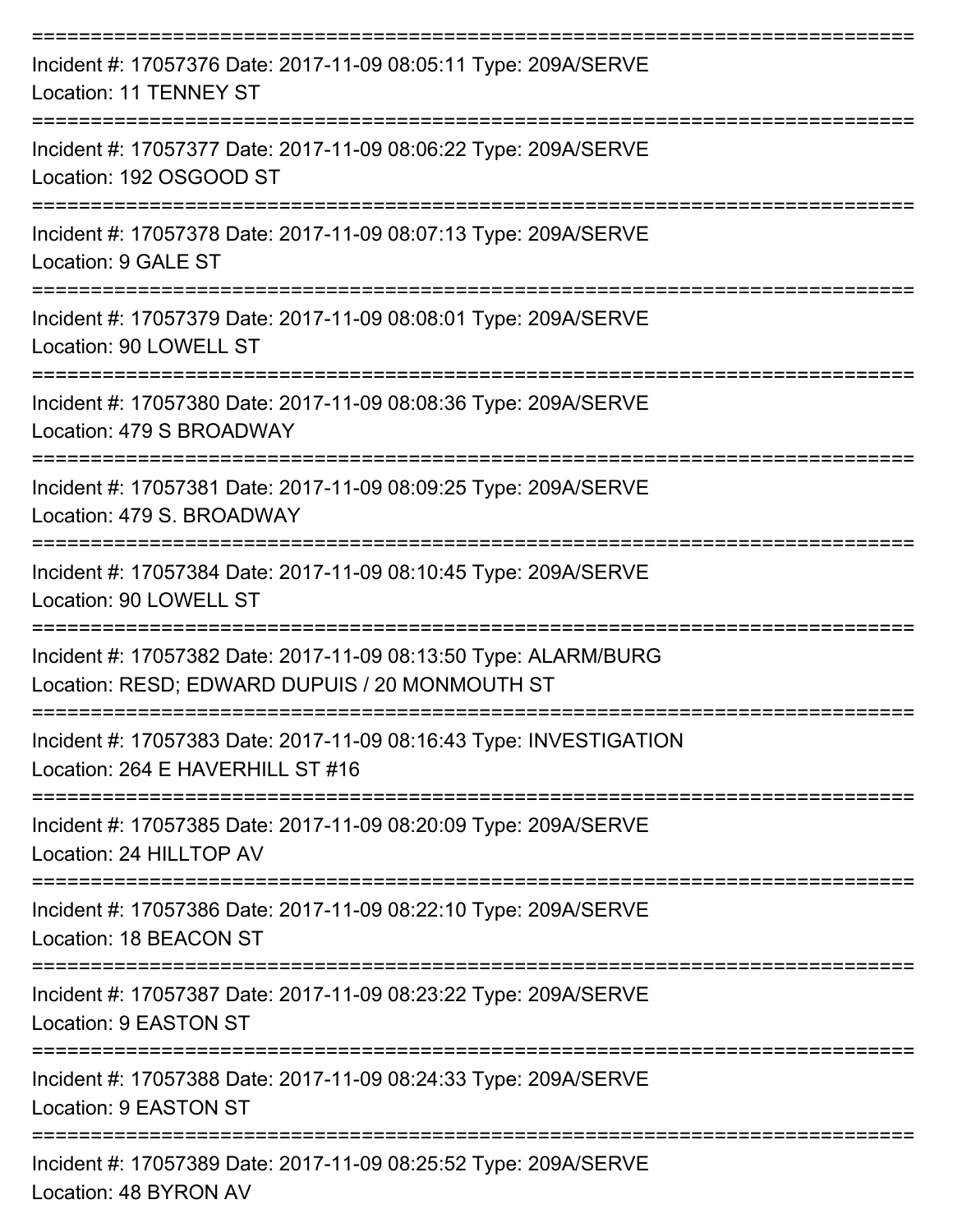| Incident #: 17057390 Date: 2017-11-09 08:27:52 Type: 209A/SERVE<br>Location: 90 LOWELL ST                                                       |
|-------------------------------------------------------------------------------------------------------------------------------------------------|
| Incident #: 17057392 Date: 2017-11-09 08:29:25 Type: 209A/SERVE<br>Location: 90 LOWELL ST                                                       |
| Incident #: 17057391 Date: 2017-11-09 08:31:16 Type: ALARM/HOLD<br>Location: WENDYS / 55 HAMPSHIRE ST<br>========================               |
| Incident #: 17057393 Date: 2017-11-09 08:32:39 Type: 209A/SERVE<br>Location: 90 LOWELL ST                                                       |
| Incident #: 17057394 Date: 2017-11-09 08:35:22 Type: 209A/SERVE<br>Location: 90 LOWELL ST<br>==================================                 |
| Incident #: 17057396 Date: 2017-11-09 08:36:12 Type: COUNTERFEIT<br>Location: HAFFNERS GAS STATION / 194 S BROADWAY<br>======================== |
| Incident #: 17057395 Date: 2017-11-09 08:36:49 Type: 209A/SERVE<br>Location: 90 LOWELL ST                                                       |
| Incident #: 17057397 Date: 2017-11-09 08:38:31 Type: 209A/SERVE<br>Location: 90 LOWELL ST                                                       |
| Incident #: 17057398 Date: 2017-11-09 08:39:29 Type: 209A/SERVE<br>Location: 90 LOWELL ST                                                       |
| Incident #: 17057400 Date: 2017-11-09 08:40:38 Type: ALARM/BURG<br>Location: 234 HAMPSHIRE ST                                                   |
| Incident #: 17057399 Date: 2017-11-09 08:41:00 Type: 209A/SERVE<br>Location: 90 LOWELL ST                                                       |
| Incident #: 17057401 Date: 2017-11-09 08:41:39 Type: 209A/SERVE<br>Location: 165 MARSTON ST                                                     |
| Incident #: 17057402 Date: 2017-11-09 08:46:35 Type: SUS PERS/MV<br>Location: 45 HAMLET ST                                                      |
| Incident #: 17057403 Date: 2017-11-09 08:59:09 Type: TOW/REPOSSED<br>Location: 15 BARNARD RD #2                                                 |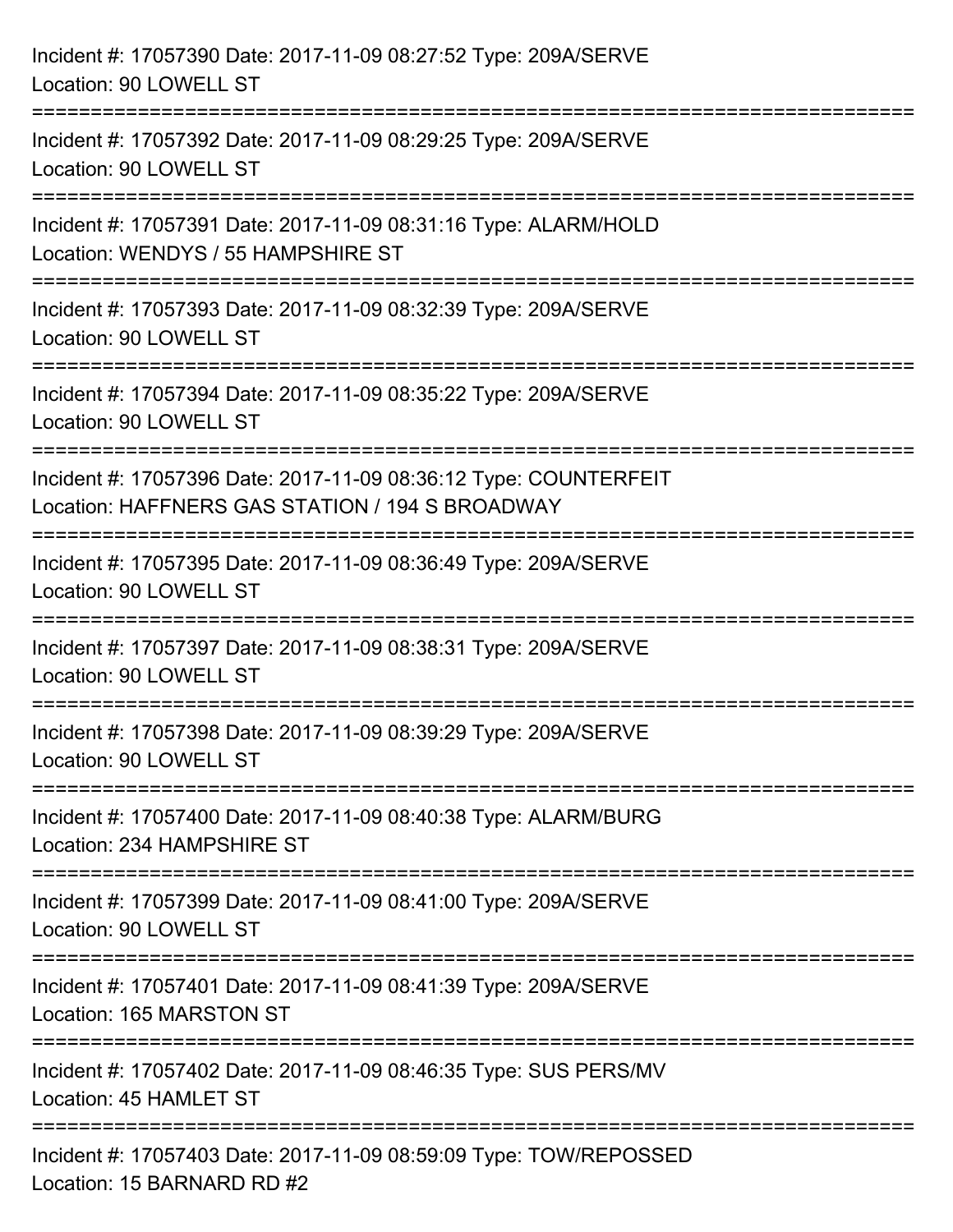| Incident #: 17057404 Date: 2017-11-09 09:14:53 Type: ALARM/BURG<br>Location: RESD; TAVERAS, ANEROLINA / 80 SUNRAY ST |
|----------------------------------------------------------------------------------------------------------------------|
| Incident #: 17057405 Date: 2017-11-09 09:30:07 Type: 209A/SERVE<br>Location: 353 JACKSON ST                          |
| Incident #: 17057406 Date: 2017-11-09 09:39:31 Type: 209A/SERVE<br>Location: 1 OAK ST                                |
| Incident #: 17057407 Date: 2017-11-09 09:46:57 Type: SUS PERS/MV<br>Location: DOLLAR TREE / 138 S BROADWAY           |
| Incident #: 17057408 Date: 2017-11-09 09:55:04 Type: 209A/SERVE<br>Location: 6 OAKLAND RD                            |
| Incident #: 17057409 Date: 2017-11-09 10:00:14 Type: M/V STOP<br>Location: ANDOVER ST & PARKER ST                    |
| Incident #: 17057410 Date: 2017-11-09 10:01:41 Type: PARK & WALK<br>Location: BRADFORD ST & BROADWAY                 |
| Incident #: 17057411 Date: 2017-11-09 10:03:02 Type: 209A/SERVE<br>Location: 246 S BROADWAY                          |
| Incident #: 17057412 Date: 2017-11-09 10:03:57 Type: M/V STOP<br>Location: S UNION ST & SALEM ST                     |
| Incident #: 17057413 Date: 2017-11-09 10:07:57 Type: TOW OF M/V<br>Location: APPLETON ST & ESSEX ST                  |
| Incident #: 17057414 Date: 2017-11-09 10:08:49 Type: COURT DOC SERVE<br>Location: 22 CROSBY ST                       |
| Incident #: 17057416 Date: 2017-11-09 10:12:01 Type: M/V STOP<br>Location: S UNION ST & SALEM ST                     |
| Incident #: 17057415 Date: 2017-11-09 10:12:09 Type: M/V STOP<br>Location: CARLETON ST & EVERETT ST                  |
| Incident #: 17057417 Date: 2017-11-09 10:18:47 Type: M/V STOP<br>Location: 72 EVERETT ST                             |

===========================================================================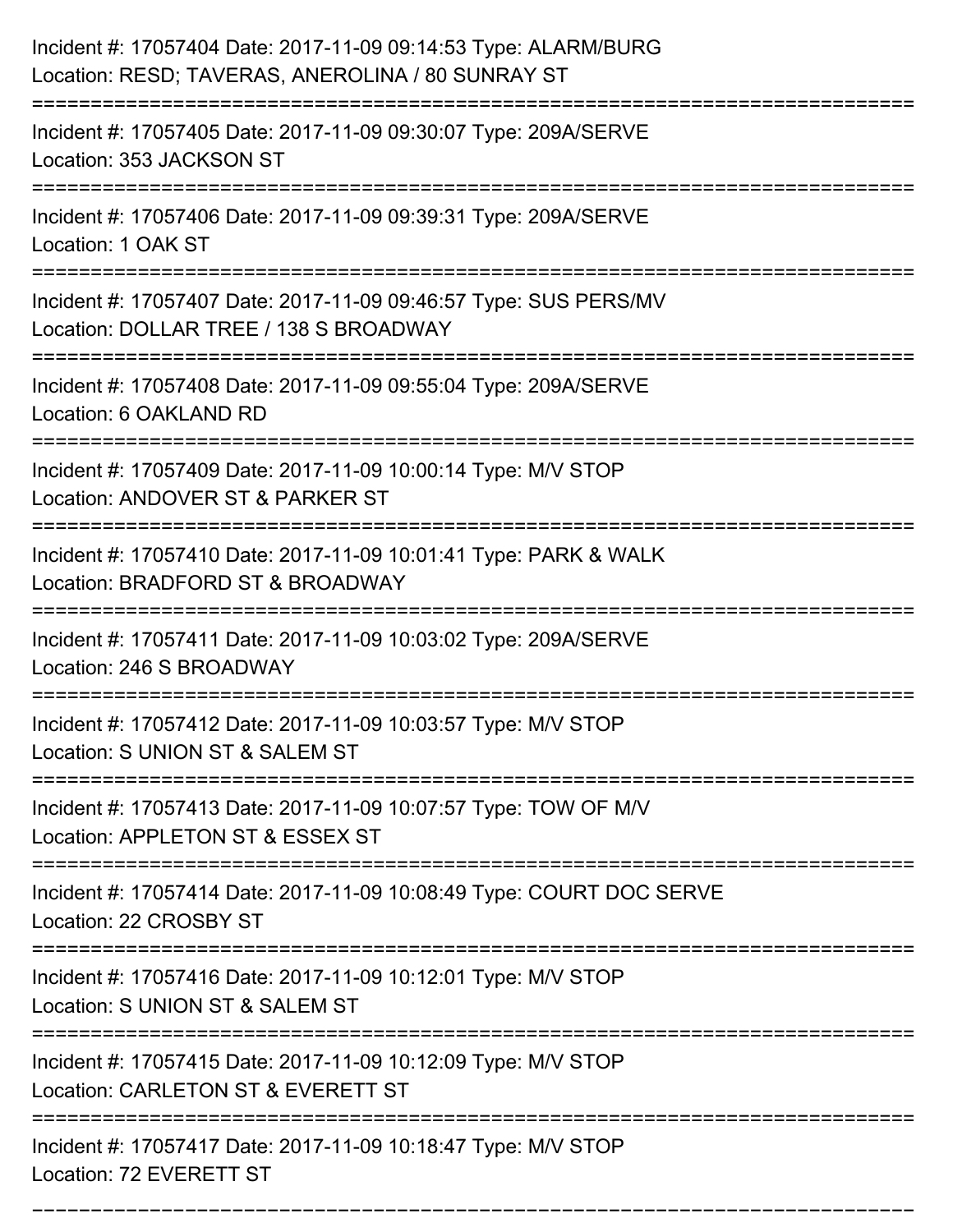| Incident #: 17057418 Date: 2017-11-09 10:23:54 Type: INVESTIGATION<br>Location: LAWRENCE HIGH SCHOOL / 70 N PARISH RD                                               |
|---------------------------------------------------------------------------------------------------------------------------------------------------------------------|
| Incident #: 17057419 Date: 2017-11-09 10:24:39 Type: WOMAN DOWN<br>Location: 121 WEST ST                                                                            |
| Incident #: 17057420 Date: 2017-11-09 10:31:37 Type: AUTO ACC/UNK PI<br>Location: MERRIMACK ST & S UNION ST<br>===========================                          |
| Incident #: 17057421 Date: 2017-11-09 10:32:20 Type: TOW OF M/V<br>Location: 120 ALLSTON ST                                                                         |
| Incident #: 17057422 Date: 2017-11-09 10:33:54 Type: ANIMAL COMPL<br>Location: 4 TYLER ST                                                                           |
| Incident #: 17057423 Date: 2017-11-09 10:42:58 Type: RECOV/STOL/MV<br>Location: FLORENCE ST & WEST ST                                                               |
| Incident #: 17057424 Date: 2017-11-09 10:48:51 Type: INVESTIGATION<br>Location: 42 MORTON ST                                                                        |
| Incident #: 17057425 Date: 2017-11-09 10:55:03 Type: MV/BLOCKING<br>Location: 252 BAILEY ST                                                                         |
| Incident #: 17057427 Date: 2017-11-09 10:56:09 Type: CK WELL BEING<br>Location: 353 ELM ST #575 FL 5                                                                |
| Incident #: 17057426 Date: 2017-11-09 10:56:44 Type: M/V STOP<br>Location: 205 BROADWAY                                                                             |
| Incident #: 17057428 Date: 2017-11-09 11:01:00 Type: TOW OF M/V<br>Location: FLORENCE ST & WEST ST                                                                  |
| Incident #: 17057429 Date: 2017-11-09 11:03:11 Type: PARK & WALK<br>Location: BRADFORD ST & BROADWAY                                                                |
| Incident #: 17057430 Date: 2017-11-09 11:05:59 Type: UNWANTEDGUEST<br>Location: ST VINCENT DEPAUL THRIFT STORE / 42 FRANKLIN ST                                     |
| ===============================<br>Incident #: 17057431 Date: 2017-11-09 11:21:07 Type: UNWANTEDGUEST<br>Location: GREATER LAWRENCE FAM.HLTH.CTR. / 34 HAVERHILL ST |
|                                                                                                                                                                     |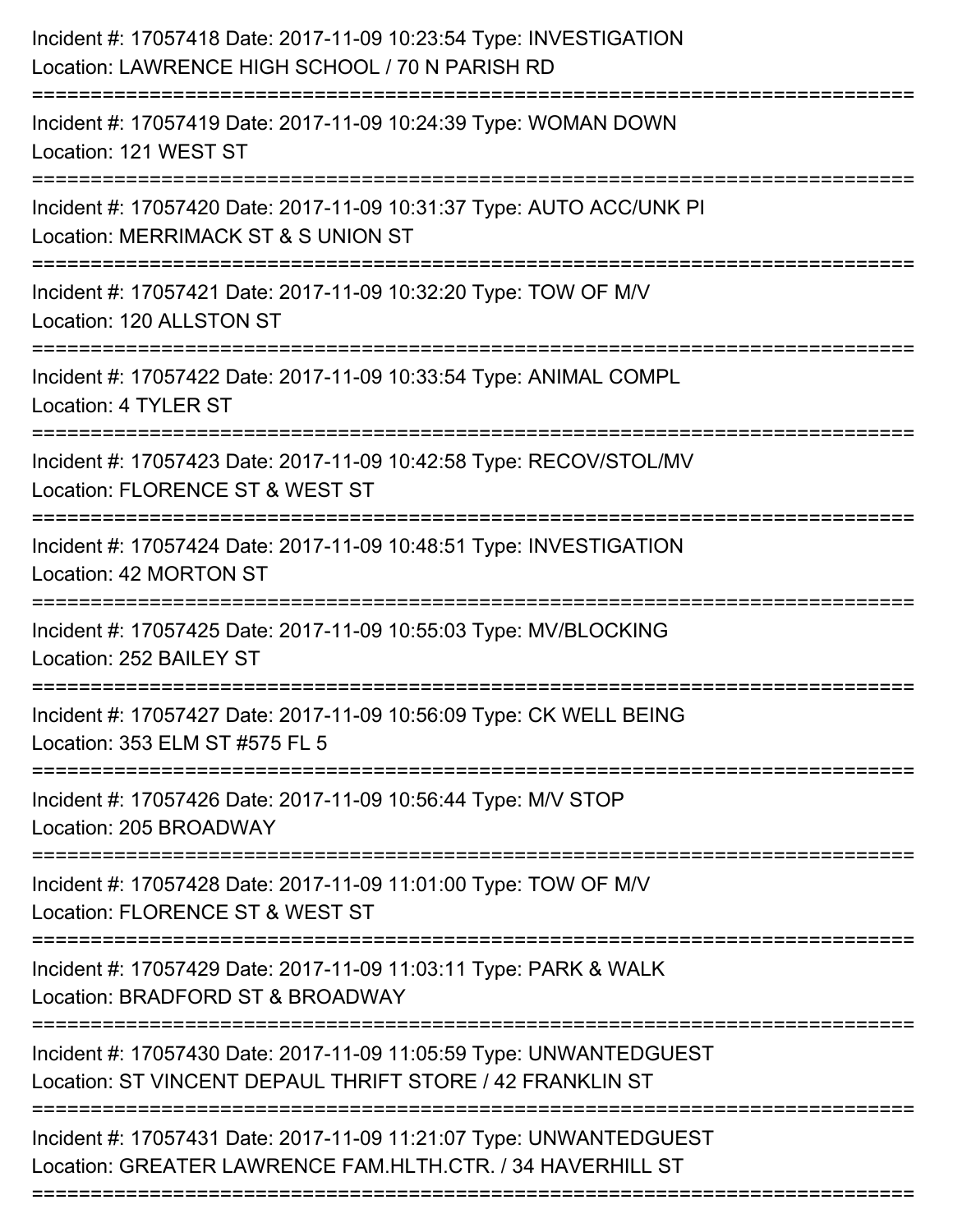| Location: 274 E HAVERHILL ST                                                                                            |
|-------------------------------------------------------------------------------------------------------------------------|
| Incident #: 17057433 Date: 2017-11-09 11:39:57 Type: M/V STOP<br>Location: 4 LISA LN                                    |
| Incident #: 17057434 Date: 2017-11-09 11:45:38 Type: MV/BLOCKING<br>Location: 105 BAILEY ST                             |
| Incident #: 17057435 Date: 2017-11-09 12:01:03 Type: LOST PROPERTY<br>Location: 374 ELM ST                              |
| Incident #: 17057436 Date: 2017-11-09 12:04:30 Type: TOW OF M/V<br>Location: 189 GARDEN ST                              |
| Incident #: 17057437 Date: 2017-11-09 12:18:17 Type: M/V STOP<br>Location: BRADFORD ST & BROADWAY                       |
| Incident #: 17057438 Date: 2017-11-09 12:23:21 Type: M/V STOP<br>Location: BROADWAY & HAVERHILL ST<br>================= |
| Incident #: 17057439 Date: 2017-11-09 12:32:05 Type: AUTO ACC/NO PI<br>Location: 285 BROADWAY                           |
| Incident #: 17057440 Date: 2017-11-09 12:43:14 Type: 209A/SERVE<br>Location: 55 TRENTON ST                              |
| Incident #: 17057441 Date: 2017-11-09 12:50:27 Type: NOISE ORD<br>Location: 236 HAMPSHIRE ST #24                        |
| Incident #: 17057443 Date: 2017-11-09 13:04:23 Type: AUTO ACC/NO PI<br>Location: APPLETON ST & METHUEN ST               |
| Incident #: 17057442 Date: 2017-11-09 13:04:30 Type: NOISE ORD<br>Location: 393 CHESTNUT ST                             |
| Incident #: 17057444 Date: 2017-11-09 13:09:42 Type: DISTURBANCE<br>Location: 70 NEWBURY ST #3 FL 3                     |
| Incident #: 17057445 Date: 2017-11-09 13:18:11 Type: SUS PERS/MV<br>Location: 391 CHESTNUT ST                           |

Incident #: 17057446 Date: 2017 11 09 13:21:03 Type: M/V STOP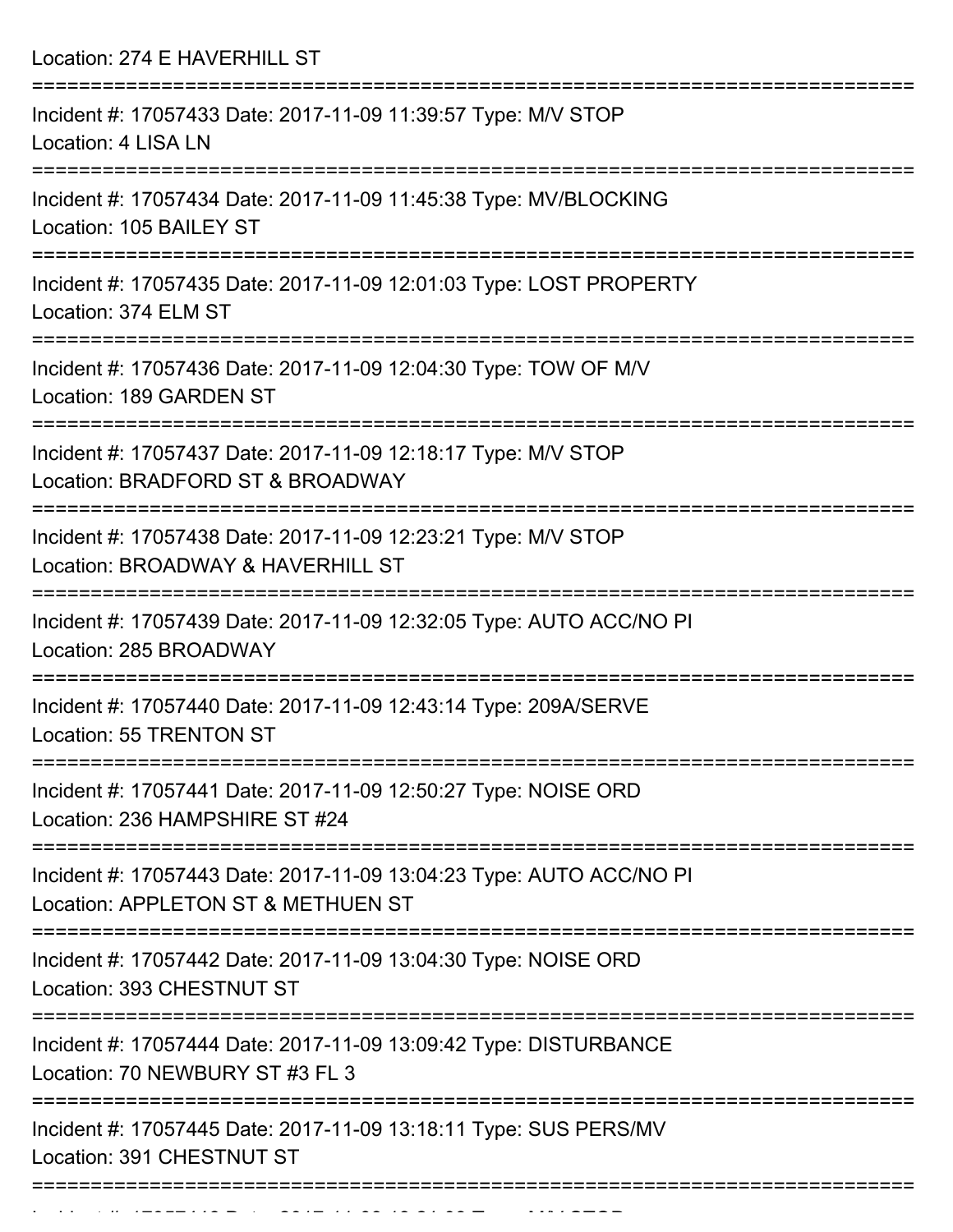Location: 36 MELROSE ST

| Incident #: 17057447 Date: 2017-11-09 13:29:21 Type: TOW OF M/V<br>Location: 238 SALEM ST                        |
|------------------------------------------------------------------------------------------------------------------|
| Incident #: 17057448 Date: 2017-11-09 13:35:02 Type: M/V STOP<br>Location: GENERAL ST & UNION ST                 |
| Incident #: 17057449 Date: 2017-11-09 13:40:35 Type: M/V STOP<br>Location: GENERAL ST & UNION ST                 |
| Incident #: 17057450 Date: 2017-11-09 13:47:42 Type: AUTO ACC/NO PI<br>Location: 137 NEWBURY ST                  |
| Incident #: 17057451 Date: 2017-11-09 13:52:22 Type: M/V STOP<br>Location: 21 HANCOCK ST                         |
| Incident #: 17057452 Date: 2017-11-09 13:56:03 Type: AUTO ACC/NO PI<br>Location: LAWRENCE ST & PARK ST           |
| Incident #: 17057453 Date: 2017-11-09 14:15:31 Type: M/V STOP<br>Location: ARLINGTON SCHOOL / 150 ARLINGTON ST   |
| Incident #: 17057454 Date: 2017-11-09 14:20:48 Type: SUS PERS/MV<br>Location: HAMPSHIRE ST & PARK ST             |
| Incident #: 17057455 Date: 2017-11-09 14:25:14 Type: M/V STOP<br>Location: 310 ANDOVER ST                        |
| Incident #: 17057456 Date: 2017-11-09 14:26:54 Type: M/V STOP<br>Location: 172 PARKER ST                         |
| Incident #: 17057457 Date: 2017-11-09 14:34:01 Type: M/V STOP<br>Location: 43 WHITE ST                           |
| :===================<br>Incident #: 17057458 Date: 2017-11-09 14:46:39 Type: M/V STOP<br>Location: 19 HANCOCK ST |
| Incident #: 17057459 Date: 2017-11-09 14:47:47 Type: M/V STOP<br>Location: S UNION ST & WINTHROP AV              |
|                                                                                                                  |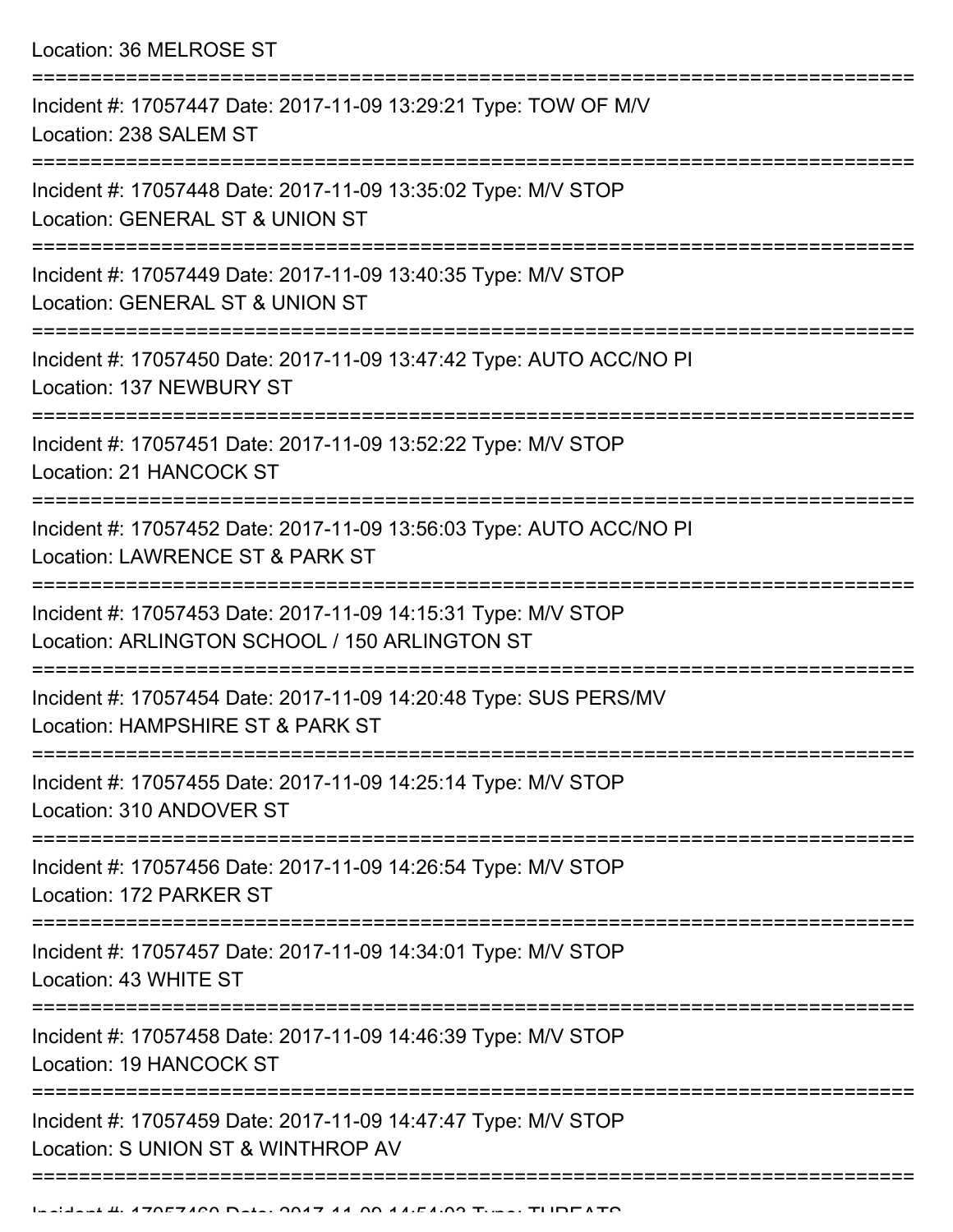Location: 473 ESSEX ST #44

| Incident #: 17057461 Date: 2017-11-09 15:02:32 Type: M/V STOP<br>Location: FALMOUTH ST & S UNION ST                                   |
|---------------------------------------------------------------------------------------------------------------------------------------|
| Incident #: 17057462 Date: 2017-11-09 15:03:56 Type: DOMESTIC/PAST<br>Location: 101 S BOWDOIN ST                                      |
| Incident #: 17057463 Date: 2017-11-09 15:09:54 Type: M/V STOP<br><b>Location: YOUNG AV</b>                                            |
| Incident #: 17057464 Date: 2017-11-09 15:11:13 Type: SUS PERS/MV<br>Location: 46 PERRY AV                                             |
| Incident #: 17057467 Date: 2017-11-09 15:14:12 Type: DRUG VIO<br>Location: 63 RAILROAD ST                                             |
| Incident #: 17057466 Date: 2017-11-09 15:14:17 Type: MAL DAMAGE<br>Location: VERONICAS BEAUTY / 309 LAWRENCE ST<br>.----------------- |
| Incident #: 17057465 Date: 2017-11-09 15:14:32 Type: M/V STOP<br>Location: CAMBRIDGE ST & S UNION ST                                  |
| Incident #: 17057468 Date: 2017-11-09 15:16:29 Type: M/V STOP<br>Location: S UNION ST & WINTHROP AV                                   |
| Incident #: 17057469 Date: 2017-11-09 15:26:11 Type: M/V STOP<br>Location: 40 WINTHROP AV                                             |
| Incident #: 17057470 Date: 2017-11-09 15:32:29 Type: NOTIFICATION<br>Location: 203 HAVERHILL ST #2C FL 2                              |
| Incident #: 17057471 Date: 2017-11-09 15:33:45 Type: M/V STOP<br>Location: CAMBRIDGE ST & WINTHROP AV                                 |
| Incident #: 17057472 Date: 2017-11-09 15:34:23 Type: NOTIFICATION<br>Location: 669 LOWELL ST                                          |
| Incident #: 17057473 Date: 2017-11-09 15:40:52 Type: DRUG VIO<br>Location: 40 CEDAR ST                                                |
| $D - 1 - 00474400454005$                                                                                                              |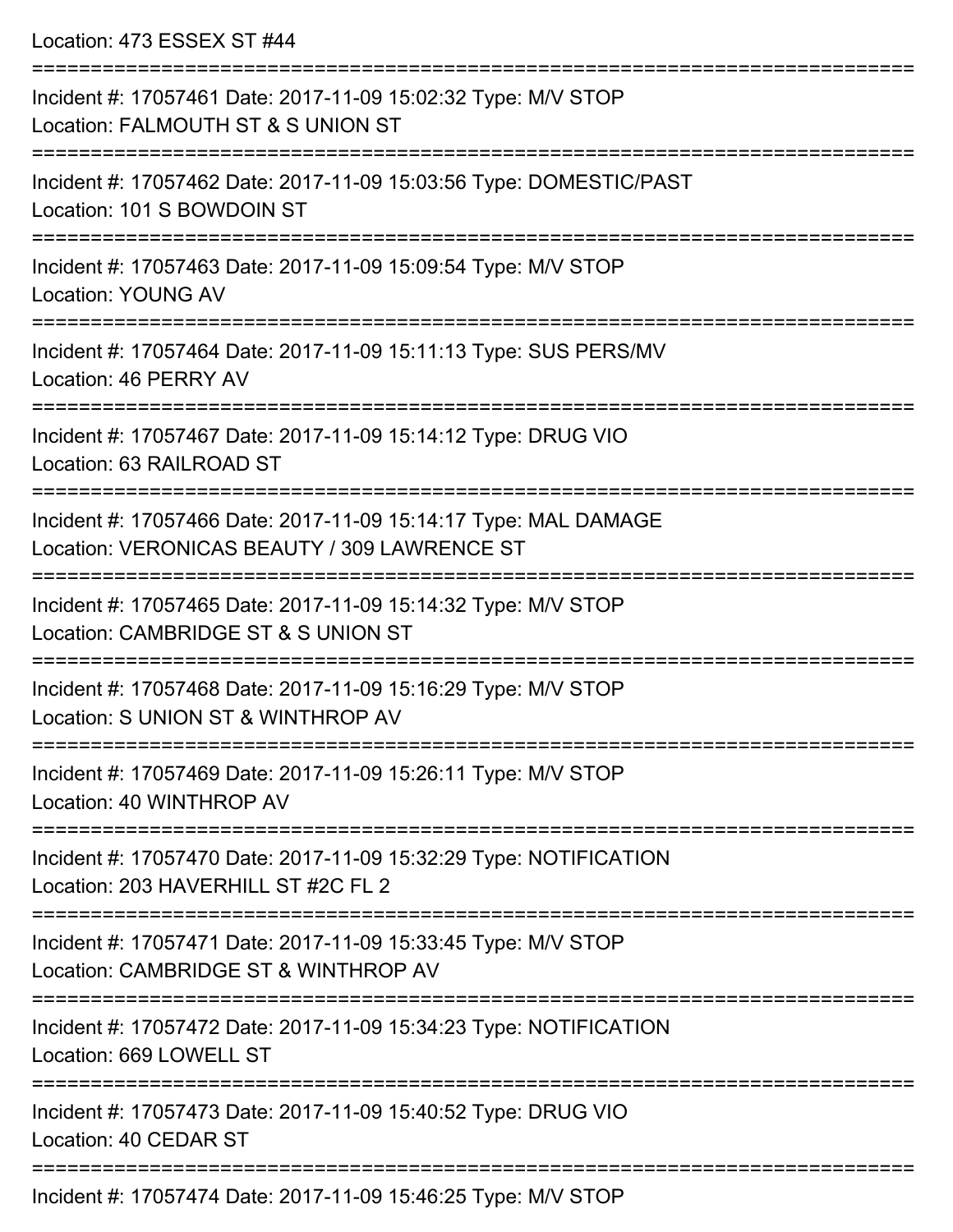| Incident #: 17057475 Date: 2017-11-09 15:48:36 Type: COURT DOC SERVE<br>Location: 86 S BROADWAY            |
|------------------------------------------------------------------------------------------------------------|
| Incident #: 17057476 Date: 2017-11-09 15:50:19 Type: M/V STOP<br><b>Location: MERRIMACK ST</b>             |
| Incident #: 17057477 Date: 2017-11-09 15:53:02 Type: HIT & RUN M/V<br>Location: WENDELL ST & WEST ST       |
| Incident #: 17057478 Date: 2017-11-09 15:57:36 Type: SUS PERS/MV<br>Location: 62 EUTAW ST                  |
| Incident #: 17057479 Date: 2017-11-09 15:59:21 Type: M/V STOP<br>Location: HAVERHILL ST & NEWBURY ST       |
| Incident #: 17057480 Date: 2017-11-09 16:08:31 Type: GENERAL SERV<br>Location: HONDA / 2 COMMONWEALTH DR   |
| Incident #: 17057481 Date: 2017-11-09 16:09:22 Type: BUILDING FIRE<br>Location: BROADWAY & METHUEN ST      |
| Incident #: 17057482 Date: 2017-11-09 16:19:31 Type: KEEP PEACE<br>Location: 37 BODWELL ST #2              |
| Incident #: 17057483 Date: 2017-11-09 16:23:36 Type: LARCENY/PAST<br>Location: 427-435 BROADWAY            |
| Incident #: 17057485 Date: 2017-11-09 16:26:29 Type: KEEP PEACE<br>Location: 6 OAKLAND RD                  |
| Incident #: 17057484 Date: 2017-11-09 16:28:04 Type: TRESPASSING<br>Location: 210 MERRIMACK ST             |
| Incident #: 17057486 Date: 2017-11-09 16:35:53 Type: SEX OFFENDER<br>Location: 90 LOWELL ST                |
| Incident #: 17057487 Date: 2017-11-09 16:43:00 Type: ALARM/HOLD<br>Location: JOSE PENA RESD; / 23 PERRY AV |
| Incident #: 17057488 Date: 2017-11-09 17:01:48 Type: WOMAN DOWN                                            |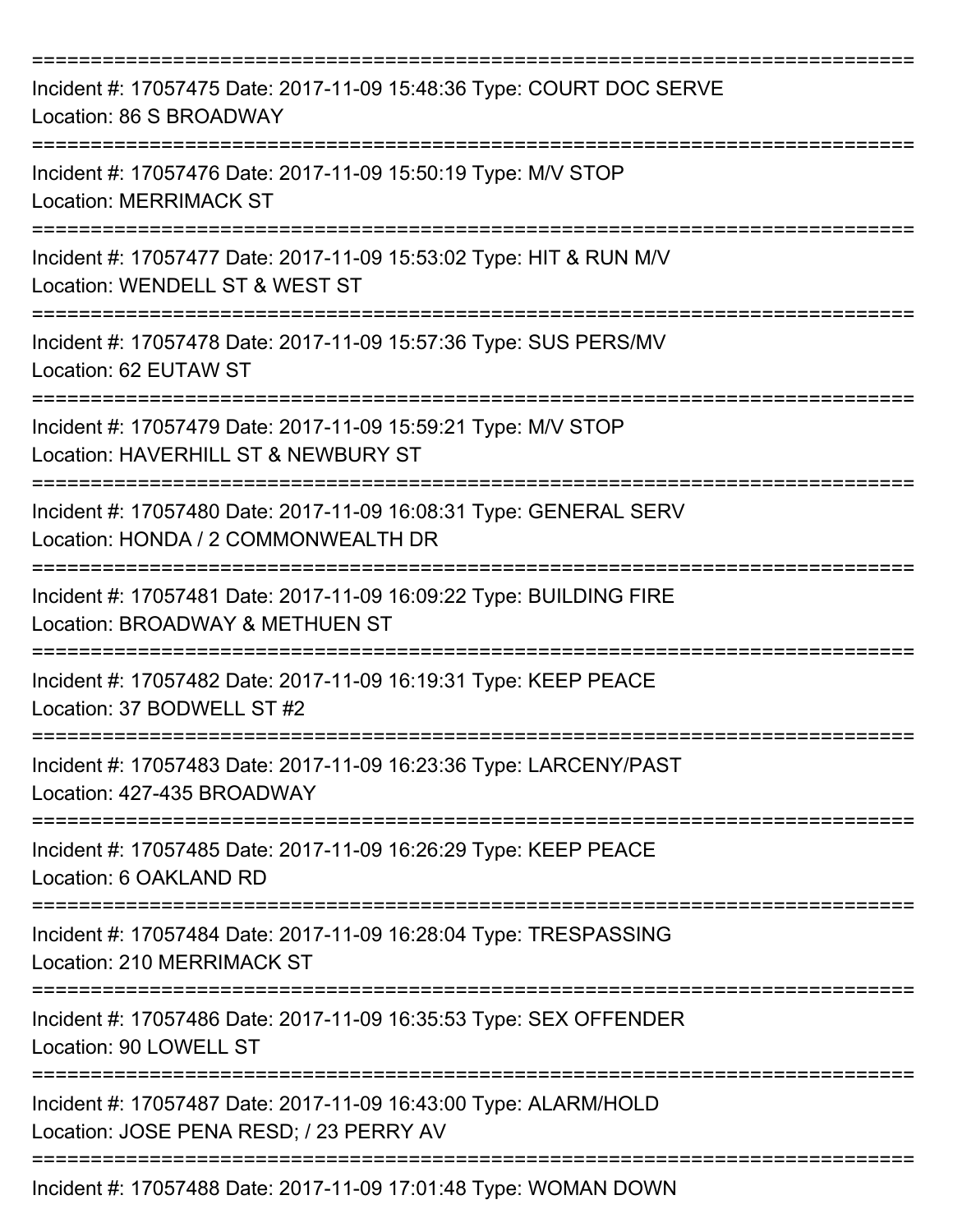| Incident #: 17057489 Date: 2017-11-09 17:05:52 Type: M/V STOP<br>Location: MERRIMACK ST & S UNION ST |
|------------------------------------------------------------------------------------------------------|
| Incident #: 17057490 Date: 2017-11-09 17:17:26 Type: CK WELL BEING<br>Location: 36 COLUMBUS AV       |
| Incident #: 17057491 Date: 2017-11-09 17:44:27 Type: M/V STOP<br>Location: 28 HANCOCK ST             |
| Incident #: 17057492 Date: 2017-11-09 17:53:44 Type: M/V STOP<br>Location: 392 ESSEX ST              |
| Incident #: 17057493 Date: 2017-11-09 17:57:48 Type: M/V STOP<br>Location: BERKELEY ST & FERN ST     |
| Incident #: 17057494 Date: 2017-11-09 17:59:25 Type: AUTO ACC/NO PI<br>Location: 134 S BROADWAY      |
| Incident #: 17057495 Date: 2017-11-09 18:02:36 Type: M/V STOP<br>Location: HAVERHILL ST & WEST ST    |
| Incident #: 17057496 Date: 2017-11-09 18:09:19 Type: M/V STOP<br>Location: 203 LAWRENCE ST           |
| Incident #: 17057497 Date: 2017-11-09 18:12:16 Type: M/V STOP<br>Location: 68 BERKLEY                |
| Incident #: 17057498 Date: 2017-11-09 18:12:52 Type: M/V STOP<br>Location: ESSEX ST & HAMPSHIRE ST   |
| Incident #: 17057499 Date: 2017-11-09 18:15:56 Type: M/V STOP<br>Location: 35 S UNION ST             |
| Incident #: 17057500 Date: 2017-11-09 18:22:32 Type: M/V STOP<br>Location: EXETER ST & WINTHROP AV   |
| Incident #: 17057501 Date: 2017-11-09 18:29:08 Type: M/V STOP<br>Location: LAWRENCE ST & LOWELL ST   |
| Incident #: 17057502 Date: 2017-11-09 18:46:17 Type: M/V STOP                                        |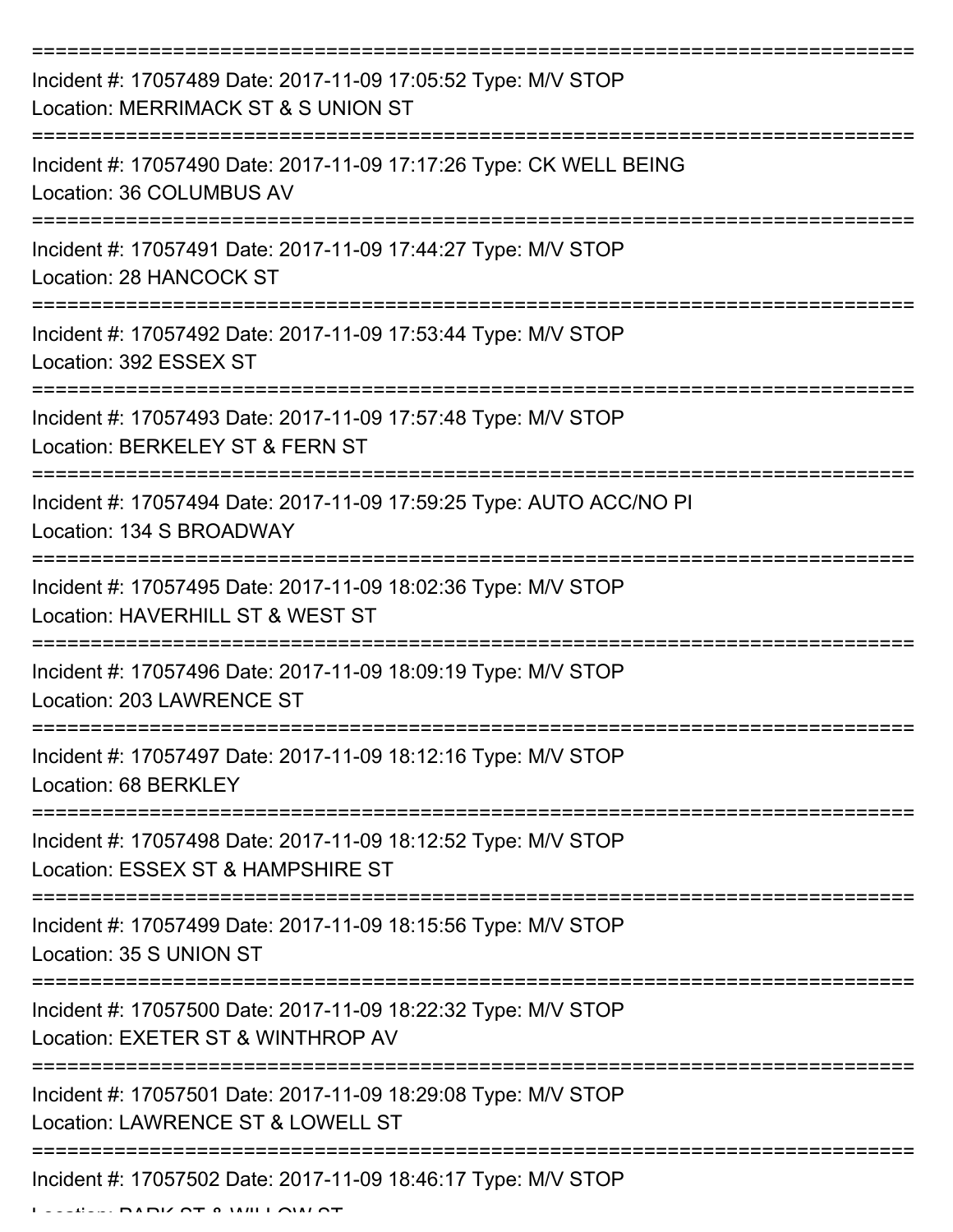| Incident #: 17057503 Date: 2017-11-09 18:53:34 Type: THREATS<br>Location: WALK IN / 59 WEARE ST                                    |
|------------------------------------------------------------------------------------------------------------------------------------|
| Incident #: 17057504 Date: 2017-11-09 18:58:35 Type: M/V STOP<br>Location: AMESBURY ST & LOWELL ST                                 |
| Incident #: 17057505 Date: 2017-11-09 19:07:07 Type: HIT & RUN M/V<br>Location: BRADFORD ST & BROADWAY                             |
| Incident #: 17057506 Date: 2017-11-09 19:10:53 Type: M/V STOP<br>Location: 510 ESSEX ST                                            |
| Incident #: 17057507 Date: 2017-11-09 19:27:59 Type: WARRANT SERVE<br>Location: 47 BODWELL ST                                      |
| Incident #: 17057508 Date: 2017-11-09 19:33:31 Type: AUTO ACC/PED<br>Location: @ LGH / HAVERHILL ST & LAWRENCE ST                  |
| Incident #: 17057509 Date: 2017-11-09 19:49:25 Type: SEIZED PROP<br>Location: ARREST / THORNTON AV & WATER ST                      |
| Incident #: 17057510 Date: 2017-11-09 19:50:00 Type: STOL/MV/PAS<br>Location: 479 BROADWAY                                         |
| --------------------<br>Incident #: 17057512 Date: 2017-11-09 20:31:25 Type: ALARMS<br>Location: EL MELLO MARKET / 187 LAWRENCE ST |
| Incident #: 17057511 Date: 2017-11-09 20:32:10 Type: ASSSIT OTHER PD<br>Location: BROADWAY & LAKE ST                               |
| Incident #: 17057513 Date: 2017-11-09 21:20:41 Type: GENERAL SERV<br>Location: 381 CHESTNUT ST                                     |
| Incident #: 17057514 Date: 2017-11-09 21:36:18 Type: TOW/REPOSSED<br>Location: 253 LOWELL ST                                       |
| Incident #: 17057515 Date: 2017-11-09 22:44:45 Type: SUS PERS/MV<br>Location: CURRIER ST & WILMOT ST                               |
| Incident #: 17057516 Date: 2017-11-09 22:51:30 Type: ALARM/BURG                                                                    |

Location: CUBE SMART / 51 S CANAL ST